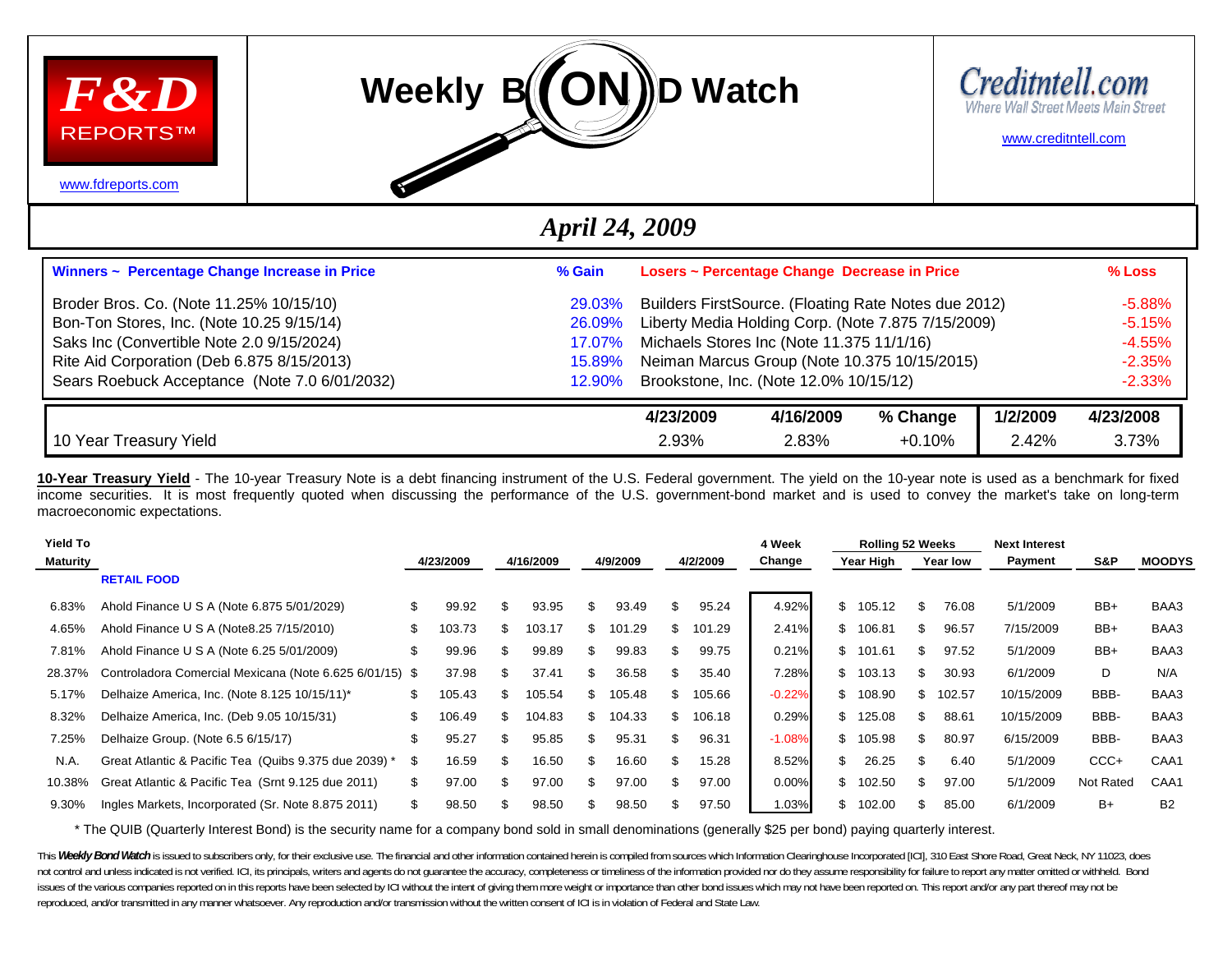| <b>Yield To</b> |                                                 |    |           |     |           |     |          |              | 4 Week   |    | <b>Rolling 52 Weeks</b> |                 | <b>Next Interest</b> |            |                |
|-----------------|-------------------------------------------------|----|-----------|-----|-----------|-----|----------|--------------|----------|----|-------------------------|-----------------|----------------------|------------|----------------|
| <b>Maturity</b> |                                                 |    | 4/23/2009 |     | 4/16/2009 |     | 4/9/2009 | 4/2/2009     | Change   |    | Year High               | <b>Year low</b> | Payment              | S&P        | <b>MOODYS</b>  |
|                 | <b>RETAIL FOOD</b>                              |    |           |     |           |     |          |              |          |    |                         |                 |                      |            |                |
| 3.78%           | Kroger Co. (The) (Note 6.8 4/01/2011)           | S  | 105.54    | \$  | 105.56    | \$  | 105.50   | \$<br>105.49 | 0.06%    | \$ | 105.94                  | \$<br>98.39     | 10/1/2009            | BBB-       | BAA2           |
| 6.05%           | Kroger Co. (The) (Note 6.8 18/15/2018)          | \$ | 105.18    | \$  | 105.56    | \$  | 103.06   | \$<br>103.94 | 1.19%    | \$ | 108.57                  | \$<br>86.56     | 6/15/2009            | BBB-       | BAA2           |
| 4.48%           | Kroger Co. (The) (Srnt 6.2 6/15/2012)           | \$ | 104.90    | \$  | 104.97    | \$  | 104.74   | \$<br>104.76 | 0.14%    | \$ | 105.22                  | \$<br>97.49     | 6/15/2009            | BBB-       | BAA2           |
| 3.71%           | Kroger Co. (The) (Srnt 7.25 6/01/2009)          | S  | 100.36    | \$  | 100.41    | S   | 100.46   | \$<br>100.52 | $-0.17%$ | \$ | 103.16                  | \$<br>100.20    | 6/1/2009             | BBB-       | BAA2           |
| 7.04%           | Kroger Co. (The) (Srnt 7.7 6/01/2029)           | S  | 106.69    | \$  | 107.14    | \$  | 104.93   | \$<br>106.92 | $-0.21%$ | S  | 113.43                  | \$<br>85.42     | 6/1/2009             | BBB-       | BAA2           |
| 5.46%           | Kroger Co. (The) (Note 4.95 1/15/2015)          | S  | 97.35     | \$  | 97.69     | \$  | 97.10    | \$<br>97.45  | $-0.10%$ | \$ | 98.73                   | \$<br>84.48     | 7/15/2009            | BBB-       | BAA2           |
| 5.80%           | Kroger Co. (The) (Note 6.4 8/15/2017)           | \$ | 103.70    | \$  | 103.04    | \$  | 101.80   | \$<br>102.26 | 1.41%    | \$ | 106.58                  | \$<br>86.09     | 8/15/2009            | BBB-       | BAA2           |
| 7.24%           | Kroger Co. (The) (Srnt 8.0 9/15/2029)           | \$ | 107.69    | \$  | 108.14    | \$  | 105.39   | \$<br>107.37 | 0.30%    | \$ | 116.90                  | \$<br>88.02     | 9/15/2009            | BBB-       | BAA2           |
| 3.70%           | Kroger Co. (The) (Srnt 8.05 2/01/2010)          | \$ | 103.25    | \$  | 103.31    | \$  | 103.33   | \$<br>103.40 | $-0.14%$ | \$ | 105.85                  | \$<br>100.43    | 8/1/2009             | BBB-       | BAA2           |
| 4.26%           | Kroger Co. (The) (Srnt 6.75 10/15/2012)         | \$ | 106.80    | \$  | 105.70    | \$  | 105.56   | \$<br>105.53 | 1.20%    | \$ | 107.10                  | \$<br>97.33     | 10/15/2009           | BBB-       | BAA2           |
| 6.72%           | Kroger Co. (The) (Srnt 7.5 4/01/2031)           | \$ | 108.51    | \$  | 109.00    | \$  | 107.56   | \$<br>109.75 | $-1.12%$ | \$ | 117.30                  | \$<br>83.15     | 10/1/2009            | BBB-       | BAA2           |
| 4.61%           | Kroger Co. (The) (Note 5.5 2/01/2013)           | S  | 102.94    | \$  | 103.02    | \$  | 102.17   | \$<br>102.27 | 0.65%    | S  | 103.19                  | \$<br>92.09     | 8/1/2009             | BBB-       | BAA2           |
| 6.05%           | Kroger Co. (The) (Note 7.0 5/01/2018)           | S  | 106.31    | \$  | 106.67    | \$  | 104.28   | \$<br>105.13 | 1.13%    | \$ | 109.71                  | \$<br>88.37     | 5/1/2009             | BBB-       | BAA2           |
| 11.24%          | Pantry, Inc (The) (Note 7.75 8/15/2014)         | \$ | 86.75     | \$  | 81.00     | \$  | 81.00    | \$<br>78.00  | 11.22%   | \$ | 86.75                   | \$<br>67.50     | 8/15/2009            | B-         | CAA1           |
| 3.77%           | Safeway Inc. (Note 6.5 3/01/2011)               | \$ | 104.79    | \$  | 104.89    | \$  | 104.55   | \$<br>104.71 | 0.08%    | \$ | 105.21                  | \$<br>97.14     | 9/1/2009             | <b>BBB</b> | BAA2           |
| 6.62%           | Safeway Inc. (Deb 7.25 2/01/2031)               | \$ | 106.83    | \$  | 107.92    | \$  | 104.95   | \$<br>107.08 | $-0.23%$ | \$ | 114.10                  | \$<br>78.53     | 8/1/2009             | <b>BBB</b> | BAA2           |
| 7.10%           | Safeway Inc. (Deb 7.45 9/15/2027)               | \$ | 103.24    | \$  | 104.18    | \$  | 102.11   | \$<br>103.98 | $-0.71%$ | \$ | 110.64                  | \$<br>84.76     | 9/15/2009            | <b>BBB</b> | BAA2           |
| 3.65%           | Safeway Inc. (Note 4.95 8/16/2010)              | \$ | 101.61    | \$  | 101.70    | \$  | 101.67   | \$<br>101.77 | $-0.16%$ | \$ | 101.89                  | \$<br>96.00     | 8/16/2009            | <b>BBB</b> | BAA2           |
| 4.86%           | Safeway Inc. (Note 5.625 8/15/2014)             | S  | 103.41    | \$  | 103.42    | \$  | 101.33   | \$<br>102.06 | 1.32%    | \$ | 103.97                  | \$<br>89.50     | 8/15/2009            | <b>BBB</b> | BAA2           |
| 4.52%           | Safeway Inc. (Note 5.8 8/15/2012)               | S  | 103.78    | \$  | 103.91    | \$  | 103.09   | \$<br>103.43 | 0.34%    | \$ | 104.57                  | \$<br>93.42     | 8/15/2009            | BBB        | BAA2           |
| 5.75%           | Safeway Inc. (Note 6.35 8/15/2017)              | S  | 103.73    | \$  | 103.73    | \$  | 102.15   | \$<br>102.08 | 1.61%    | \$ | 106.32                  | \$<br>85.45     | 8/15/2009            | <b>BBB</b> | BAA2           |
| 3.01%           | Safeway Inc. (Note 7.5 9/15/2009)               | \$ | 101.74    | \$  | 101.80    | \$  | 101.86   | \$<br>101.94 | $-0.20%$ | S  | 104.34                  | \$<br>97.57     | 9/15/2009            | <b>BBB</b> | BAA2           |
| 8.48%           | Stater Bros. Holdings Inc. (Note 8.125 6/15/12) | \$ | 98.50     | \$  | 98.00     | \$  | 99.00    | \$<br>98.50  | 0.00%    | \$ | 102.50                  | \$<br>86.00     | 6/15/2009            | B+         | <b>B2</b>      |
| 8.56%           | Stater Bros. Holdings Inc. (Note 7.75 10/15/15) | \$ | 95.75     | \$  | 95.00     | \$  | 95.50    | \$<br>96.00  | $-0.26%$ | \$ | 100.50                  | \$<br>79.00     | 10/15/2009           | B+         | B2             |
| 8.56%           | Stater Bros. Holdings Inc. (Note 7.75 10/15/15) | \$ | 95.75     | \$  | 95.00     | \$  | 95.50    | \$<br>96.00  | $-0.26%$ | \$ | 101.00                  | \$<br>79.00     | 10/15/2009           | B+         | <b>B2</b>      |
| 8.24%           | SUPERVALU Inc. (Note 7.5 5/15/2012)             | \$ | 97.50     | \$  | 98.50     | \$  | 98.00    | \$<br>98.25  | $-0.76%$ | \$ | 104.40                  | \$<br>83.50     | 5/15/2009            | B+         | BA3            |
| 4.08%           | SUPERVALU Inc. (Note 7.875 8/01/2009)           | \$ | 100.50    | \$  | 100.00    | \$  | 100.13   | \$<br>100.13 | 0.37%    | \$ | 102.50                  | \$<br>91.50     | 8/1/2009             | B+         | BA3            |
| 4.08%           | SUPERVALU Inc. (Bond 7.875 8/01/2009)           | \$ | 100.50    | \$  | 100.00    | \$  | 100.13   | \$<br>100.13 | 0.37%    | \$ | 102.50                  | \$<br>91.50     | 8/1/2009             | B+         | BA3            |
| 8.06%           | SUPERVALU Inc. (Note 7.5 11/15/2014)            | \$ | 97.00     | \$  | 97.50     | \$  | 97.00    | \$<br>97.00  | 0.00%    | \$ | 104.00                  | \$<br>74.00     | 5/25/2009            | B+         | BA3            |
| 10.34%          | Susser Hidgs L L (Note 10.625% 18/15/13)        | \$ | 100.50    | \$. | 96.00     | \$. | 96.50    | \$<br>97.00  | 3.61%    | \$ | 104.00                  | \$<br>81.00     | 6/15/2009            | B+         | B <sub>3</sub> |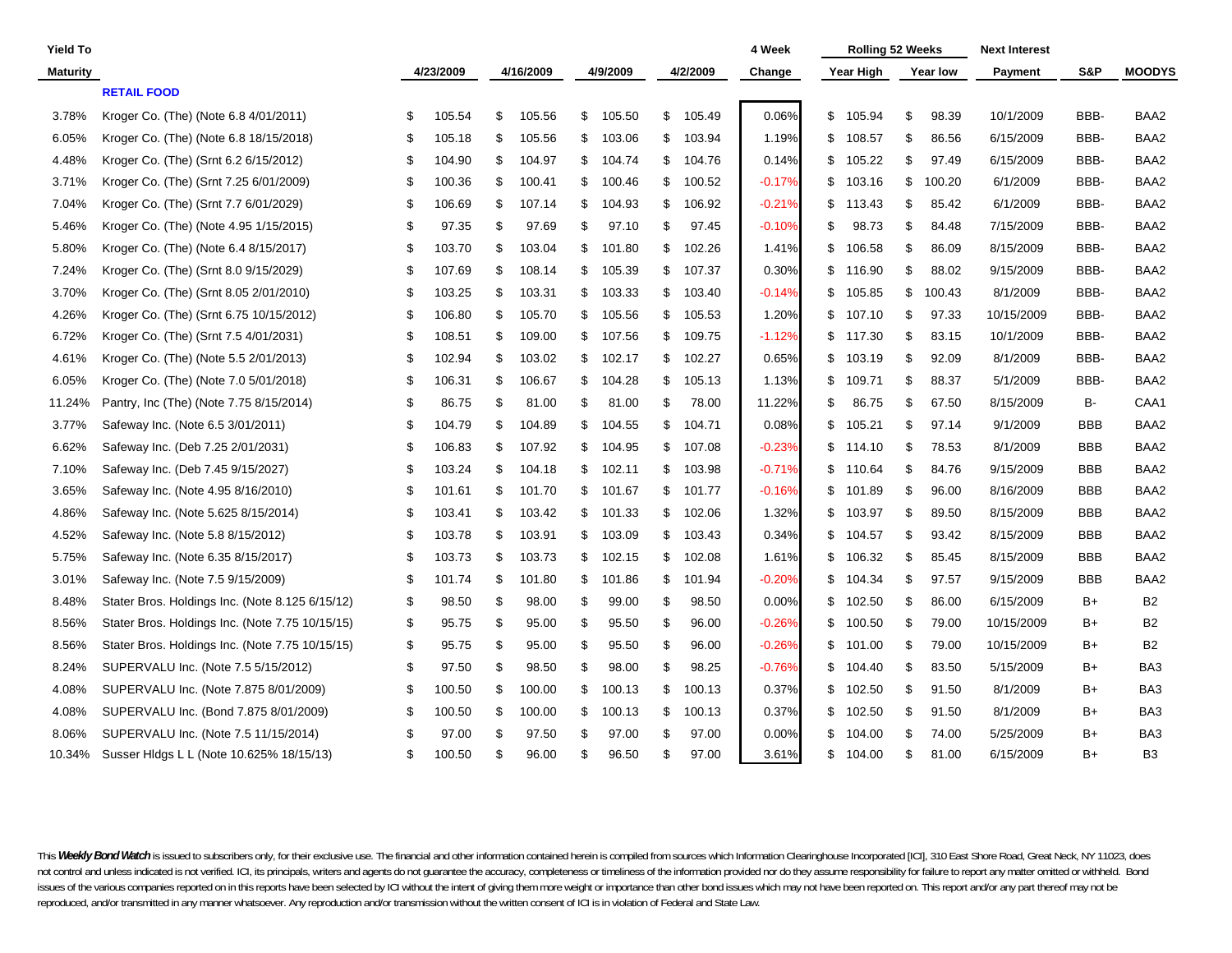| <b>Yield To</b> |                                                     |    |           |              |    |          |              | 4 Week   | <b>Rolling 52 Weeks</b> |                 | <b>Next Interest</b> |            |                  |
|-----------------|-----------------------------------------------------|----|-----------|--------------|----|----------|--------------|----------|-------------------------|-----------------|----------------------|------------|------------------|
| <b>Maturity</b> |                                                     |    | 4/23/2009 | 4/16/2009    |    | 4/9/2009 | 4/2/2009     | Change   | Year High               | <b>Year low</b> | Payment              | S&P        | <b>MOODYS</b>    |
|                 | <b>CASUAL DINING / FOOD SERVICE</b>                 |    |           |              |    |          |              |          |                         |                 |                      |            |                  |
| 9.14%           | ARAMARK Corporation (Note 5.0 6/01/2012)            | \$ | 88.50     | \$<br>88.00  | \$ | 86.25    | \$<br>87.50  | 1.14%    | \$<br>92.00             | \$<br>69.50     | 6/1/2009             | В-         | B <sub>3</sub>   |
| 9.85%           | ARAMARK Corporation (Note 8.5 8/1/2015)             | \$ | 93.63     | \$<br>95.25  | \$ | 93.00    | \$<br>92.50  | 1.22%    | \$<br>104.62            | \$<br>74.00     | 8/1/2009             | В          | B <sub>3</sub>   |
| 4.12%           | ARAMARK Corporation (Notefr 8/1/2015)               | \$ | 78.50     | \$<br>79.50  | \$ | 77.38    | \$<br>76.25  | 2.95%    | \$<br>96.62             | \$<br>66.00     | 8/1/2009             | B          | B <sub>3</sub>   |
| 9.23%           | Brinker Intl (Note 5.75 6/15/2014)                  | \$ | 85.97     | \$<br>86.36  | \$ | 80.78    | \$<br>75.62  | 13.69%   | \$<br>93.59             | \$<br>74.18     | 6/15/2009            | BBB-       | BA <sub>2</sub>  |
| 7.14%           | Darden Restaurants, Inc. (Note 4.875 8/15/10)       | \$ | 97.17     | \$<br>97.04  | £  | 96.99    | \$<br>97.04  | 0.13%    | \$<br>98.75             | \$<br>92.96     | 8/15/2009            | <b>BBB</b> | BAA3             |
| 10.02%          | Darden Restaurants, Inc. (Note 6.8 10/15/37)        | \$ | 69.64     | \$<br>67.90  | \$ | 67.57    | \$<br>68.75  | 1.30%    | \$<br>92.39             | \$<br>59.51     | 10/15/2009           | <b>BBB</b> | BAA3             |
| 8.20%           | Darden Restaurants, Inc. (Note 6.2 10/15/17)        | \$ | 87.79     | \$<br>84.00  | \$ | 82.21    | \$<br>83.06  | 5.70%    | \$<br>97.55             | \$<br>72.51     | 10/15/2009           | <b>BBB</b> | BAA3             |
| 7.47%           | Darden Restaurants, Inc. (Note 5.625 10/15/12)      | \$ | 94.36     | \$<br>93.07  | S  | 92.66    | \$<br>92.98  | 1.48%    | \$<br>98.51             | \$<br>85.63     | 10/15/2009           | <b>BBB</b> | BAA3             |
| 7.14%           | Darden Restaurants, Inc. (Note 4.875 8/15/10)       | \$ | 97.17     | \$<br>97.04  | \$ | 96.99    | \$<br>97.04  | 0.13%    | \$<br>98.75             | \$<br>92.96     | 8/15/2009            | <b>BBB</b> | BAA3             |
| 13.53%          | Denny's Corporation (Note 10.0 10/01/12)            | \$ | 90.00     | \$<br>90.00  | \$ | 86.50    | \$<br>86.50  | 4.05%    | \$<br>98.25             | \$<br>65.00     | 10/1/2009            | B-         | CAA1             |
| 14.95%          | Royal Caribbean Cruises Ltd. (Note 6.875% 12/01/13) | \$ | 73.25     | \$<br>67.00  | \$ | 55.25    | \$<br>55.00  | 33.18%   | \$<br>94.50             | \$<br>49.00     | 6/1/2009             | BB-        | BA <sub>2</sub>  |
| 15.31%          | Royal Caribbean Cruises Ltd. (Deb 7.25% 9/15/18)    | \$ | 61.00     | \$<br>56.00  | \$ | 48.00    | \$<br>47.00  | 29.79%   | \$<br>91.00             | \$<br>44.00     | 9/15/2009            | BB-        | BA <sub>2</sub>  |
| 15.06%          | Royal Caribbean Cruises Ltd. (Note 7.0% 6/15/13)    | \$ | 75.25     | \$<br>69.50  | \$ | 58.00    | \$<br>57.00  | 32.02%   | \$<br>97.50             | \$<br>50.00     | 6/15/2009            | BB-        | BA <sub>2</sub>  |
| 15.36%          | Royal Caribbean Cruises Ltd. (Note 7.25% 6/15/16)   | \$ | 65.00     | \$<br>59.00  | \$ | 53.00    | \$<br>49.00  | 32.65%   | \$<br>94.00             | \$<br>44.00     | 6/15/2009            | BB-        | BA <sub>2</sub>  |
| 14.09%          | Royal Caribbean Cruises Ltd. (Note 7.5% 10/15/27)   | \$ | 56.50     | \$<br>51.50  | S  | 47.00    | \$<br>45.00  | 25.56%   | \$<br>87.50             | \$<br>42.00     | 10/15/2009           | BB-        | BA <sub>2</sub>  |
| 10.80%          | Royal Caribbean Cruises Ltd. (Note 8.0% 5/15/10)    | \$ | 96.75     | \$<br>96.25  | £  | 91.00    | \$<br>85.00  | 13.82%   | \$<br>102.50            | \$<br>77.00     | 5/15/2009            | BB-        | BA <sub>2</sub>  |
| 13.96%          | Royal Caribbean Cruises Ltd. (Note 8.75% 2/08/11)   | \$ | 91.50     | \$<br>89.63  | \$ | 76.25    | \$<br>75.00  | 22.00%   | \$<br>104.75            | \$<br>71.50     | 8/2/2009             | BB-        | BA <sub>2</sub>  |
| 13.96%          | Sysco Corporation (Note 5.375 9/21/2035)            | \$ | 91.50     | \$<br>89.63  | \$ | 76.25    | \$<br>75.00  | 22.00%   | \$<br>104.75            | \$<br>71.50     | 9/21/2009            | BB-        | A <sub>1</sub>   |
| 4.41%           | Sysco Corporation (Note 4.6 9/15/2014)              | \$ | 100.69    | \$<br>101.22 | \$ | 100.74   | \$<br>101.36 | $-0.66%$ | \$<br>105.97            | \$<br>97.92     | 9/15/2009            | A+         | A1               |
| 3.80%           | Sysco Intl Co (Note 6.1 6/01/2012)                  | S  | 106.58    | \$<br>106.79 | \$ | 106.56   | \$<br>106.85 | $-0.25%$ | \$<br>108.29            | \$<br>97.46     | 6/1/2009             | A+         | A1               |
| 5.43%           | YUM! Brands, Inc. (Note 7.7 7/01/2012)              | \$ | 106.46    | \$<br>106.67 | \$ | 106.43   | \$<br>106.78 | $-0.30%$ | \$<br>109.09            | \$<br>96.22     | 7/1/2009             | BBB-       | BAA3             |
| 7.29%           | YUM! Brands, Inc. (Note 6.25 10/15/2016)            | \$ | 94.23     | \$<br>94.86  | \$ | 93.36    | \$<br>93.98  | 0.26%    | \$<br>101.33            | \$<br>78.88     | 10/15/2009           | BBB-       | BAA3             |
| 6.90%           | YUM! Brands, Inc. (Note 6.25 9/15/2018)             | \$ | 95.54     | \$<br>96.17  | \$ | 91.54    | \$<br>92.57  | 3.20%    | \$<br>101.09            | \$<br>75.61     | 9/15/2009            | BBB-       | BAA3             |
| 8.12%           | YUM! Brands, Inc. (Note 6.875 11/15/2037)           | \$ | 85.95     | \$<br>83.01  | S  | 81.20    | \$<br>82.82  | 3.78%    | \$<br>98.07             | \$<br>61.01     | 5/15/2009            | BBB-       | BAA3             |
| 4.93%           | Tricon Global Re (Note 8.875 10/15/2011)            | \$ | 107.29    | \$<br>107.43 | \$ | 106.63   | \$<br>106.82 | 0.44%    | \$<br>111.64            | \$<br>100.08    | 10/15/2009           | BBB-       | BAA3             |
|                 | <b>RETAIL DRUG</b>                                  |    |           |              |    |          |              |          |                         |                 |                      |            |                  |
| 3.19%           | CVS Corporation (Note 5.75 8/15/2011)               | S  | 105.58    | \$<br>104.51 | \$ | 104.36   | \$<br>104.55 | 0.99%    | \$105.73                | \$<br>94.23     | 8/15/2009            | BBB+       | BAA2             |
| 3.52%           | CVS Corporation (Note 4.0 9/15/2009)                | \$ | 100.17    | \$<br>100.16 | \$ | 100.15   | \$<br>100.13 | 0.04%    | \$<br>100.17            | \$<br>96.20     | 9/15/2009            | BBB+       | BAA2             |
| 4.86%           | CVS Corporation (Note 5.875 9/15/2014)              | \$ | 99.95     | \$<br>99.10  | \$ | 97.40    | \$<br>98.82  | 1.14%    | \$<br>100.62            | \$<br>81.20     | 99/15/2009           | BBB+       | BAA2             |
| 5.83%           | CVS Corporation (Note 6.125 8/15/2016)              | \$ | 101.57    | \$<br>101.65 | \$ | 99.45    | \$<br>100.26 | 1.31%    | \$<br>104.38            | \$<br>83.39     | 8/15/2009            | BBB+       | BAA2             |
| 29.73%          | Duane Reade Inc. (Note 9.75 8/01/2011)              | \$ | 68.00     | \$<br>61.00  | \$ | 60.00    | \$<br>57.00  | 19.30%   | \$<br>95.00             | \$<br>50.00     | 8/1/2009             | CCC-       | CAA3             |
| 11.27%          | Duane Reade Inc. (Note floating rate 2010)          | \$ | 83.00     | \$<br>83.00  | \$ | 80.00    | \$<br>80.00  | 3.75%    | \$<br>96.00             | \$<br>67.00     | N.A.                 | CCC+       | CAA1             |
| 15.12%          | Rite Aid Corporation (Note 10.375 7/15/2016)        | \$ | 79.00     | \$<br>77.25  | \$ | 71.25    | \$<br>66.75  | 18.35%   | \$<br>96.50             | \$<br>49.50     | 7/15/2009            | B-         | CAA <sub>2</sub> |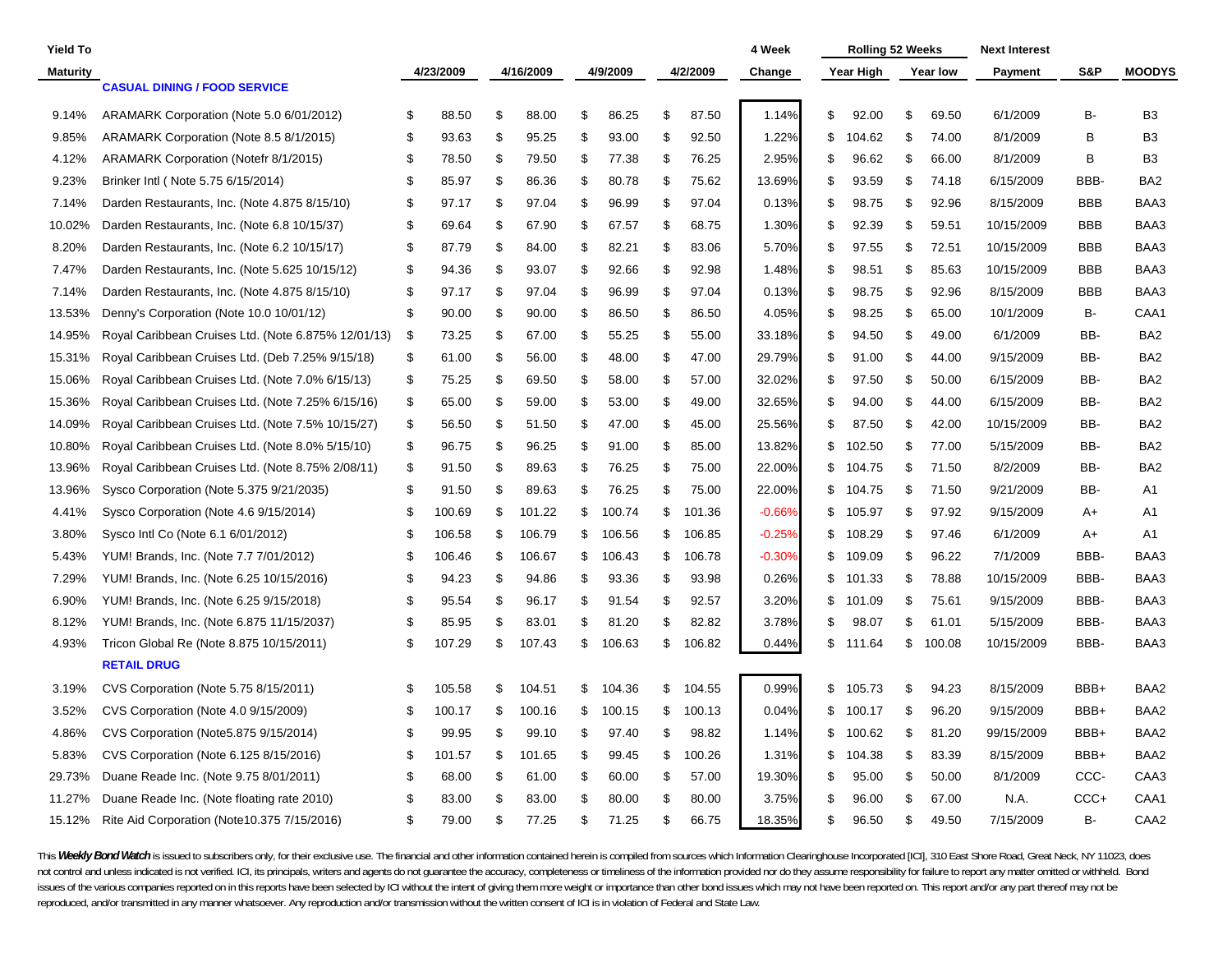| Yield To        |                                                    |    |           |     |           |     |          |              | 4 Week   | <b>Rolling 52 Weeks</b> |             | <b>Next Interest</b> |       |                  |
|-----------------|----------------------------------------------------|----|-----------|-----|-----------|-----|----------|--------------|----------|-------------------------|-------------|----------------------|-------|------------------|
| <b>Maturity</b> |                                                    |    | 4/23/2009 |     | 4/16/2009 |     | 4/9/2009 | 4/2/2009     | Change   | Year High               | Year low    | <b>Payment</b>       | S&P   | <b>MOODYS</b>    |
|                 | <b>RETAIL DRUG</b>                                 |    |           |     |           |     |          |              |          |                         |             |                      |       |                  |
| 30.86%          | Rite Aid Corporation (Deb 6.875 18/15/2028)        | S  | 22.00     | \$  | 20.00     | \$  | 17.50    | \$<br>15.50  | 41.94%   | \$<br>56.00             | \$<br>8.00  | 6/15/2009            | CCC   | CA               |
| 43.09%          | Rite Aid Corporation (Deb 6.875 8/15/2013)         | \$ | 31.00     | \$  | 26.75     | \$  | 21.50    | \$<br>19.00  | 63.16%   | \$<br>72.00             | \$<br>12.00 | 8/15/2009            | CCC   | CA               |
| 34.52%          | Rite Aid Corporation (Note 7.7 8/15/2027)          | \$ | 22.00     | \$  | 19.00     | \$  | 17.50    | \$<br>16.00  | 37.50%   | \$<br>60.00             | \$<br>8.00  | 8/15/2009            | ccc   | CA               |
| 47.35%          | Rite Aid Corporation (Note 9.25 6/01/2013)         | \$ | 33.00     | \$  | 28.88     | \$  | 26.13    | \$<br>23.00  | 43.48%   | \$<br>99.50             | \$<br>16.50 | 6/1/2009             | CCC+  | N.A.             |
| 51.45%          | Rite Aid Corporation (Note 8.125 5/01/2010)        | \$ | 68.00     | \$  | 67.50     | S   | 65.00    | \$<br>62.88  | 8.15%    | \$<br>102.00            | \$<br>55.00 | 8/15/2009            | B+    | N.A.             |
| 14.02%          | Rite Aid Corporation (Note 7.5 3/01/2017)          | \$ | 69.00     | \$  | 70.50     | \$  | 62.50    | \$<br>58.00  | 18.97%   | \$<br>93.12             | \$<br>38.25 | 9/1/2009             | B-    | CAA <sub>2</sub> |
| 32.55%          | Rite Aid Corporation (Note 8.625 3/01/2015)        | \$ | 38.50     | \$  | 36.00     | \$  | 31.00    | \$<br>28.50  | 35.09%   | \$<br>81.25             | \$<br>19.00 | 9/1/2009             | CCC   | CAA3             |
| 31.67%          | Rite Aid Corporation (Note 9.375 18/15/2015)       | \$ | 39.00     | \$  | 36.00     | \$  | 31.50    | \$<br>28.75  | 35.65%   | \$<br>81.50             | \$<br>19.00 | 6/15/2009            | CCC   | CAA3             |
| 28.74%          | Rite Aid Corporation (Note 9.5 6/15/2017)          | \$ | 40.00     | \$. | 36.50     | \$  | 31.00    | \$<br>28.50  | 40.35%   | \$<br>82.25             | \$<br>18.00 | 6/15/2009            | CCC   | CAA3             |
|                 | <b>WHOLESALE DRUG / HEALTHCARE</b>                 |    |           |     |           |     |          |              |          |                         |             |                      |       |                  |
| 5.81%           | AmerisourceBergen Corporation (Note 5.625 9/15/12) | \$ | 99.34     | \$  | 98.95     | \$  | 98.60    | \$<br>98.37  | 0.99%    | \$<br>102.53            | \$<br>90.34 | 9/15/2009            | BBB+  | BAA3             |
| 6.49%           | AmerisourceBergen Corporation (Note 5.875 9/15/15) | \$ | 96.68     | \$  | 96.38     | \$  | 95.72    | \$<br>94.24  | 2.58%    | \$<br>100.83            | \$<br>82.07 | 9/15/2009            | BBB+  | BAA3             |
| 5.52%           | Cardinal Health, Inc. (Note 6.75 8/15/2011)        | \$ | 102.03    | \$  | 102.09    | \$  | 102.01   | \$<br>101.66 | 0.36%    | \$<br>104.81            | \$<br>96.50 | 8/15/2009            | BBB+  | BAA2             |
| 7.39%           | Cardinal Health, Inc. (Note 6.3 10/15/2016)        | \$ | 90.83     | \$  | 91.39     | S   | 90.74    | \$<br>91.50  | $-0.73%$ | \$<br>100.99            | \$<br>81.06 | 10/15/2009           | BBB+  | BAA2             |
| 7.55%           | Cardinal Health, Inc. (Note 5.855 18/15/2017)      | \$ | 89.18     | \$  | 89.74     | \$  | 89.20    | \$<br>90.78  | $-1.77%$ | \$<br>101.09            | \$<br>79.63 | 6/15/2009            | BBB+  | BAA2             |
| 7.34%           | Cardinal Health, Inc. (Note 4.0 6/15/2015)         | \$ | 83.56     | \$  | 84.06     | \$  | 83.46    | \$<br>84.17  | $-0.72%$ | \$<br>91.57             | \$<br>75.47 | 6/15/2009            | BBB+  | BAA2             |
| 6.20%           | Cardinal Health, Inc. (Note 5.65 6/15/2012)        | \$ | 98.36     | \$  | 98.52     | \$  | 98.28    | \$<br>98.54  | $-0.18%$ | \$<br>102.48            | \$<br>91.13 | 6/15/2009            | BBB+  | BAA2             |
| 7.55%           | Cardinal Health, Inc. (Note 6.0 6/15/2017)         | \$ | 90.53     | \$  | 91.08     | \$  | 90.55    | \$<br>91.79  | $-1.37%$ | \$<br>102.10            | \$<br>80.83 | 6/15/2009            | BBB+  | BAA2             |
| 3.65%           | Cardinal Health, Inc. (Note floating rate 2009)    | \$ | 98.40     | \$  | 98.33     | \$  | 98.25    | \$<br>98.46  | $-0.05%$ | \$<br>99.36             | \$<br>94.53 | N.A.                 | BBB+  | BAA2             |
| 15.25%          | HCA Inc. (Deb 7.05 12/01/2027)                     | \$ | 49.19     | \$  | 49.83     | \$  | 47.99    | \$<br>48.56  | 1.31%    | \$<br>77.53             | \$<br>39.82 | 6/1/2009             | В-    | CAA1             |
| 13.97%          | HCA Inc. (Deb 7.19 11/15/2015)                     | \$ | 71.20     | \$  | 71.05     | \$  | 68.19    | \$<br>67.32  | 5.77%    | \$<br>87.97             | \$<br>54.27 | 5/15/2009            | B-    | CAA1             |
| 15.48%          | HCA Inc. (Deb 7.5 11/15/2095)                      | \$ | 47.91     | \$  | 48.49     | \$  | 46.11    | \$<br>46.61  | 2.77%    | \$<br>77.56             | \$<br>40.06 | 5/15/2009            | B-    | CAA1             |
| 15.26%          | HCA Inc (Note 7.69 6/15/2025)                      | \$ | 54.47     | \$  | 55.16     | \$. | 52.32    | \$<br>52.91  | 2.96%    | \$<br>83.95             | \$<br>44.25 | 6/15/2009            | B-    | CAA1             |
| 15.76%          | HCA Inc (Note 8.36 10/15/2024)                     | \$ | 57.37     | \$  | 58.06     | \$  | 55.21    | \$<br>56.05  | 2.36%    | \$<br>88.35             | \$<br>48.32 | 10/15/2009           | В-    | CAA1             |
| 12.27%          | HCA Inc (Note 5.75 9/15/2014)                      | \$ | 76.00     | \$  | 75.50     | \$  | 70.50    | \$<br>67.00  | 13.43%   | \$<br>87.75             | \$<br>53.50 | 9/15/2009            | B-    | CAA1             |
| 11.36%          | HCA Inc (Note 6.25 8/15/2013)                      | \$ | 84.00     | \$  | 83.25     | \$  | 78.00    | \$<br>76.00  | 10.53%   | \$<br>91.45             | \$<br>56.25 | 8/15/2009            | B-    | CAA1             |
| 10.35%          | HCA Inc (Nt 6.3 10/01/2012)                        | \$ | 88.00     | \$  | 86.50     | \$  | 84.50    | \$<br>83.00  | 6.02%    | \$<br>94.25             | \$<br>67.00 | 10/1/2009            | B-    | CAA1             |
| 12.18%          | HCA Inc (Nt 6.375 1/15/2015)                       | \$ | 76.00     | \$  | 75.50     | \$  | 70.00    | \$<br>67.50  | 12.59%   | \$<br>89.50             | \$<br>53.50 | 7/15/2009            | в-    | CAA1             |
| 11.57%          | HCA Inc (Nt 6.5 8/15/2016)                         | \$ | 76.00     | \$  | 76.00     | \$  | 68.00    | \$<br>66.75  | 13.86%   | \$<br>90.25             | \$<br>53.50 | 8/15/2009            | B-    | CAA1             |
| 11.30%          | HCA Inc (Nt 6.75 7/15/2013)                        | \$ | 84.50     | \$  | 82.50     | \$  | 78.00    | \$<br>76.00  | 11.18%   | \$<br>93.25             | \$<br>57.50 | 7/15/2009            | B-    | CAA1             |
| 9.87%           | Hca Inc (Note 6.95% 5/01/2012)                     | \$ | 92.00     | \$  | 91.75     | S   | 90.00    | \$<br>88.50  | 3.95%    | \$<br>98.50             | \$<br>74.00 | 5/1/2009             | B-    | CAA1             |
| 8.79%           | Hca Inc (Note 7.875% 2/01/11)                      | \$ | 98.00     | \$. | 97.50     | \$  | 97.00    | \$<br>96.75  | 1.29%    | \$<br>101.50            | \$<br>83.50 | 8/1/2009             | $B -$ | CAA1             |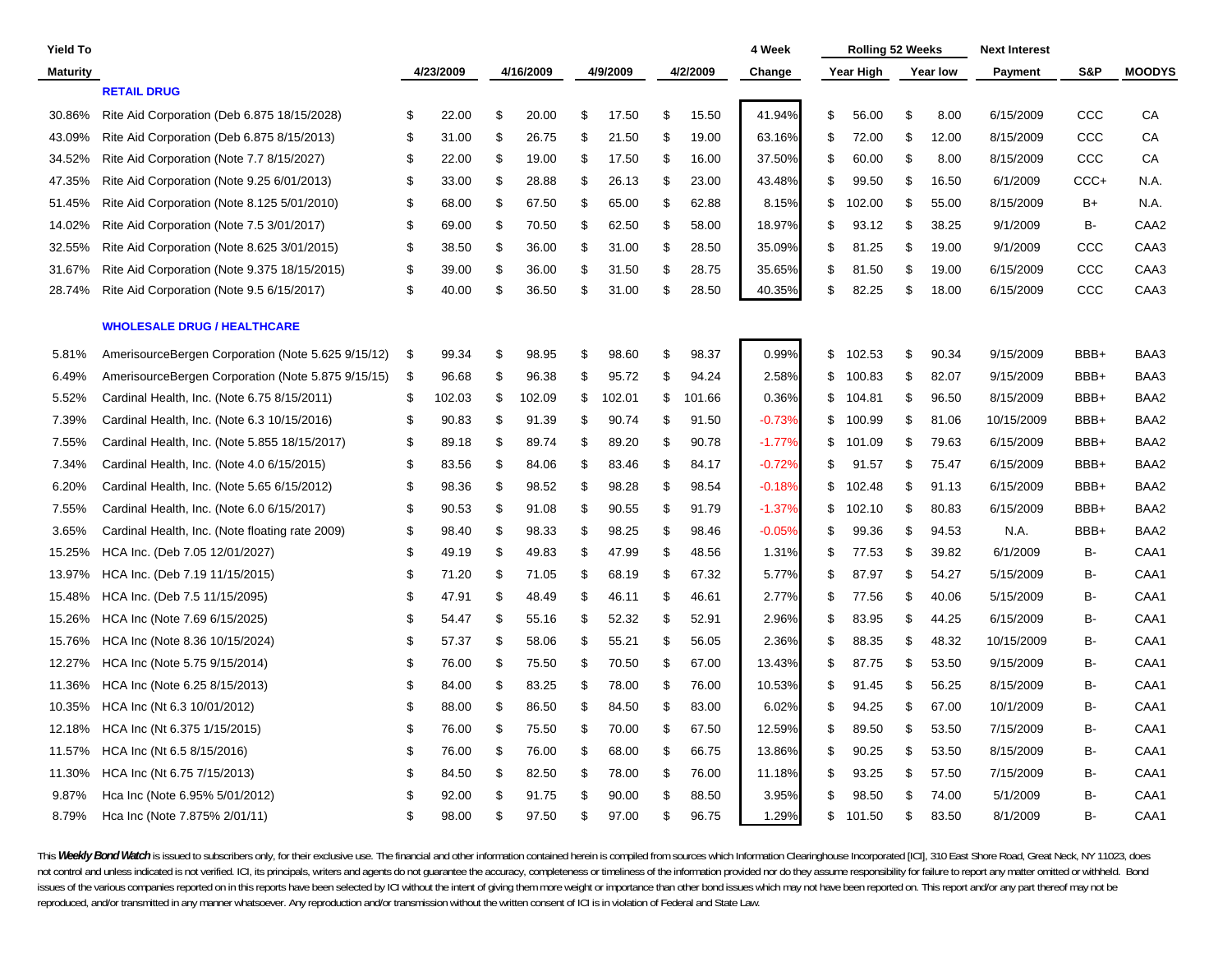| <b>Yield To</b> |                                                    |    |           |    |           |    |          |              | 4 Week   | Rolling 52 Weeks |              | <b>Next Interest</b> |            |                 |
|-----------------|----------------------------------------------------|----|-----------|----|-----------|----|----------|--------------|----------|------------------|--------------|----------------------|------------|-----------------|
| <b>Maturity</b> |                                                    |    | 4/23/2009 |    | 4/16/2009 |    | 4/9/2009 | 4/2/2009     | Change   | Year High        | Year low     | Payment              | S&P        | <b>MOODYS</b>   |
|                 | <b>WHOLESALE DRUG / HEALTHCARE</b>                 |    |           |    |           |    |          |              |          |                  |              |                      |            |                 |
| 8.53%           | HCA Inc (Nt 8.75 9/01/2010)                        | S  | 99.75     | S. | 99.75     | \$ | 99.75    | \$<br>99.50  | 0.25%    | \$<br>103.50     | \$<br>88.00  | 9/1/2009             | <b>B-</b>  | <b>B2</b>       |
| 10.07%          | Hca Inc (Note 9.125% 11/15/14)                     | \$ | 95.75     | \$ | 96.50     | \$ | 94.00    | \$<br>93.00  | 2.96%    | \$<br>106.00     | \$<br>76.50  | 5/15/2009            | BB-        | <b>B2</b>       |
| 10.18%          | Hca Inc (Note 9.25% 11/15/16)                      | S  | 94.88     | \$ | 96.00     | \$ | 93.75    | \$<br>91.00  | 4.26%    | \$<br>107.87     | \$<br>74.00  | 5/15/2009            | BB-        | <b>B2</b>       |
| 12.19%          | Hca Inc (Note 9.625% 11/15/16)                     | \$ | 87.25     | \$ | 86.00     | \$ | 82.75    | \$<br>80.50  | 8.39%    | \$<br>107.50     | \$<br>64.50  | 5/15/2009            | BB-        | <b>B2</b>       |
| 5.30%           | McKesson Corporation (Note 7.75 2/01/2012)         | \$ | 106.15    | \$ | 106.39    | \$ | 106.24   | \$<br>106.48 | $-0.31%$ | \$<br>112.32     | \$<br>102.62 | 8/1/2009             | BBB+       | BAA3            |
| 6.29%           | McKesson Corporation (Note 5.7 3/01/2017)          | \$ | 96.19     | \$ | 95.63     | \$ | 95.01    | \$<br>94.29  | 2.02%    | \$<br>99.34      | \$<br>81.79  | 9/1/2009             | BBB+       | BAA3            |
| 5.05%           | McKesson Corporation (Note 5.25 3/01/2013)         | \$ | 100.59    | \$ | 98.88     | \$ | 98.44    | \$<br>98.87  | 1.74%    | \$<br>101.32     | \$<br>86.18  | 9/1/2009             | BBB+       | BAA3            |
| 7.92%           | McKesson Corporation (Deb 7.65 3/01/2027)          | \$ | 97.15     | \$ | 97.06     | \$ | 96.60    | \$<br>98.27  | $-1.14%$ | \$<br>110.06     | \$<br>88.23  | 9/1/2009             | BBB+       | BAA3            |
| 6.31%           | Medco Health Solutions, Inc. (Note 7.25 8/15/2013) | \$ | 103.36    | \$ | 102.32    | \$ | 101.91   | \$<br>103.41 | $-0.04%$ | \$<br>108.55     | \$<br>94.40  | 8/15/2009            | <b>BBB</b> | BAA3            |
| 8.46%           | Omnicare Inc (Note 6.75 8/15/13)                   | \$ | 93.00     | \$ | 92.50     | £  | 90.75    | \$<br>91.00  | 2.20%    | \$<br>95.50      | \$<br>81.00  | 6/15/2009            | B+         | <b>B1</b>       |
| 8.46%           | Omnicare Inc (Note 6.125 6/01/13)                  | \$ | 91.50     | \$ | 91.00     | \$ | 89.50    | \$<br>89.50  | 2.23%    | \$<br>94.00      | \$<br>79.50  | 6/1/2009             | $B+$       | <b>B1</b>       |
| 8.47%           | Omnicare Inc (Note 6.875 8/15/15)                  | \$ | 91.50     | \$ | 91.00     | £  | 89.50    | \$<br>88.50  | 3.39%    | \$<br>95.00      | \$<br>76.00  | 6/15/2009            | B+         | B1              |
| 8.16%           | Owens & Minor Inc New (Note 6.35 10/15/2016)       | \$ | 90.36     | \$ | 90.95     | \$ | 90.26    | \$<br>89.57  | 0.89%    | \$<br>100.31     | \$<br>78.20  | 10/15/2009           | BBB-       | BA <sub>2</sub> |
| 11.18%          | Tenet Healthcare Corporation (Note 7.375 2/01/13)  | \$ | 88.00     | \$ | 85.00     | £  | 81.00    | \$<br>80.00  | 10.00%   | \$<br>95.50      | \$<br>63.00  | 8/1/2009             | В          | CAA1            |
| 12.12%          | Tenet Healthcare Corporation (Srnt 6.375 18/1/11)  | \$ | 86.96     | \$ | 87.22     | \$ | 86.94    | \$<br>87.31  | $-0.40%$ | \$<br>99.00      | \$<br>72.00  | 6/1/2009             | В          | CAA1            |
| 12.29%          | Tenet Healthcare Corporation (Srnt 6.5 6/01/12)    | \$ | 84.89     | \$ | 85.14     | \$ | 84.82    | \$<br>85.00  | $-0.13%$ | \$<br>97.25      | \$<br>70.00  | 6/1/2009             | В          | CAA1            |
| 12.97%          | Tenet Healthcare Corporation (Note 6.875 11/15/31) | \$ | 55.25     | \$ | 53.25     | \$ | 49.50    | \$<br>49.50  | 11.62%   | \$<br>75.00      | \$<br>42.00  | 5/15/2009            | B          | CAA1            |
| 13.29%          | Tenet Healthcare Corporation (Note 9.25 2/01/15)   | \$ | 83.50     | \$ | 81.50     | S  | 76.00    | \$<br>78.00  | 7.05%    | \$<br>100.38     | \$<br>67.50  | 8/1/2009             | B          | CAA1            |
| 13.72%          | Tenet Healthcare Corporation (Note 9.875 7/01/14)  | \$ | 85.50     | \$ | 83.00     | \$ | 77.50    | \$<br>77.75  | 9.97%    | \$<br>102.25     | \$<br>65.00  | 7/1/2009             | B          | CAA1            |
|                 | <b>MASS MERCHANDISERS</b>                          |    |           |    |           |    |          |              |          |                  |              |                      |            |                 |
| 2.67%           | Costco Whsl Corp New (Note 5.3% 9/15/2012)         | \$ | 107.20    | \$ | 106.25    | \$ | 106.11   | \$<br>106.37 | 0.78%    | \$<br>107.28     | \$<br>99.81  | 9/15/2009            | Α          | A2              |
| 4.81%           | Costco Whsl Corp New (Note 5.5% 9/15/2017)         | \$ | 104.29    | \$ | 104.94    | \$ | 103.94   | \$<br>105.03 | $-0.70%$ | \$<br>107.39     | \$<br>90.97  | 9/15/2009            | A          | A <sub>2</sub>  |
| 9.95%           | Dollar General Corporation (Note 10.625% 7/15/15)  | \$ | 102.50    | \$ | 103.13    | \$ | 101.25   | \$<br>100.00 | 2.50%    | \$<br>103.13     | \$<br>88.00  | 7/15/2009            | B-         | B <sub>3</sub>  |
| 11.43%          | Dollar General Corporation (Note 11.875% 7/15/17)  | \$ | 101.75    | \$ | 101.63    | \$ | 101.00   | \$<br>99.50  | 2.26%    | \$<br>102.00     | \$<br>78.50  | 7/15/2009            | B-         | CAA1            |
| 10.41%          | Dollarama Group (Note 8.875% 8/15/12)              | \$ | 95.25     | \$ | 87.00     | \$ | 87.50    | \$<br>85.50  | 11.40%   | \$<br>95.75      | \$<br>65.00  | 8/15/2009            | B-         | <b>B2</b>       |
| 3.09%           | Target Corporation (Nt 5.375 6/15/2009)            | \$ | 100.31    | \$ | 100.46    | \$ | 100.52   | \$<br>100.57 | $-0.25%$ | \$<br>102.18     | \$<br>99.90  | 6/15/2009            | A+         | A <sub>2</sub>  |
| 7.56%           | Target Corporation (Deb 7.0 7/15/2031)             | S  | 93.65     | \$ | 94.56     | \$ | 94.05    | \$<br>95.91  | $-2.35%$ | \$<br>106.92     | \$<br>78.67  | 7/15/2009            | A+         | A2              |
| 3.53%           | Target Corporation (Nt 5.875 3/01/2012)            | \$ | 106.24    | \$ | 106.46    | \$ | 106.30   | \$<br>106.54 | $-0.28%$ | \$<br>107.11     | \$<br>97.63  | 9/1/2009             | A+         | A <sub>2</sub>  |
| 2.42%           | Target Corporation (Nt 6.35 1/15/2011)             | \$ | 106.54    | \$ | 105.64    | \$ | 105.58   | \$<br>105.75 | 0.75%    | \$<br>106.56     | \$<br>97.82  | 7/15/2009            | A+         | A2              |
| 2.58%           | Target Corporation (Nt 7.5 8/15/2010)              | \$ | 106.26    | \$ | 106.45    | \$ | 106.52   | \$<br>106.74 | -0.45%   | \$<br>108.07     | \$<br>101.91 | 8/15/2009            | A+         | A <sub>2</sub>  |
| 7.40%           | Target Corporation (Nt 6.35 11/01/2032)            | \$ | 88.07     | \$ | 88.97     | £  | 88.46    | \$<br>90.30  | $-2.46%$ | \$<br>99.85      | \$<br>72.62  | 5/15/2009            | A+         | A2              |
| 5.80%           | Target Corporation (Nt 5.375 5/15/2017)            | \$ | 97.12     | \$ | 97.74     | \$ | 97.18    | \$<br>98.24  | $-1.14%$ | \$<br>100.12     | \$<br>80.17  | 5/15/2009            | A+         | A2              |
| 5.36%           | Target Corporation (Nt 5.875 7/15/2016)            | \$ | 102.89    | \$ | 103.23    | \$ | 102.47   | \$<br>103.29 | $-0.39%$ | \$<br>105.31     | \$<br>84.24  | 7/15/2009            | A+         | A2              |
| 2.86%           | Target Corporation (Ntfr 2009)                     | \$ | 100.02    | \$ | 100.03    | \$ | 100.03   | \$<br>100.03 | $-0.01%$ | \$<br>100.03     | \$<br>97.05  | N.A.                 | A+         | A2              |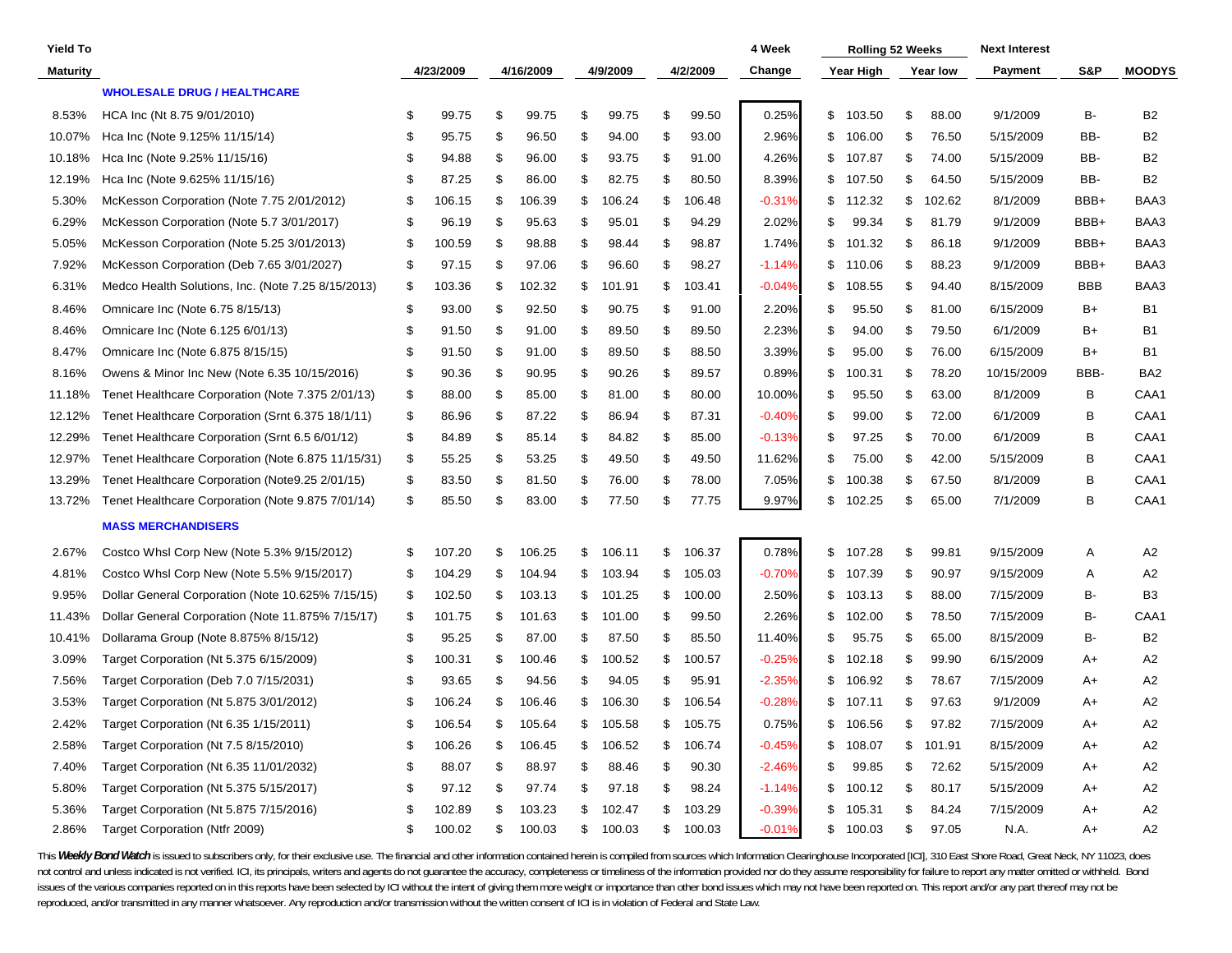| <b>Yield To</b> |                                                     |    |           |                |           |    |          |              | 4 Week    | <b>Rolling 52 Weeks</b> |                 | <b>Next Interest</b> |     |                 |
|-----------------|-----------------------------------------------------|----|-----------|----------------|-----------|----|----------|--------------|-----------|-------------------------|-----------------|----------------------|-----|-----------------|
| Maturity        |                                                     |    | 4/23/2009 |                | 4/16/2009 |    | 4/9/2009 | 4/2/2009     | Change    | Year High               | <b>Year low</b> | Payment              | S&P | <b>MOODYS</b>   |
|                 | <b>MASS MERCHANDISERS</b>                           |    |           |                |           |    |          |              |           |                         |                 |                      |     |                 |
| 0.85%           | TJX Companies, Inc. (The) (Ntcv 2021)               | £. | 89.88     | \$             | 90.50     | \$ | 90.88    | \$<br>86.75  | 3.60%     | \$<br>122.00            | \$<br>65.88     | N.A.                 | А-  | BAA1            |
| 3.77%           | TJX Companies, Inc. (The) (Nt 7.45 8/15/2009)       | \$ | 102.30    | \$             | 102.37    | \$ | 102.40   | \$<br>102.45 | $-0.15%$  | \$<br>105.45            | \$<br>100.00    | 6/15/2009            | Α   | A3              |
| 0.85%           | TJX Companies, Inc. (The) (Ntcv 2021)               | \$ | 89.88     | \$             | 90.50     | \$ | 90.88    | \$<br>86.75  | 3.60%     | \$<br>122.00            | \$<br>65.88     | N.A.                 | А-  | BAA1            |
| 3.50%           | Wal-Mart Stores, Inc. (Deb 7.25 6/01/2013)          | \$ | 114.10    | \$             | 114.67    | \$ | 114.28   | \$<br>114.95 | $-0.74%$  | \$<br>116.62            | \$<br>106.87    | 6/1/2009             | AA  | AA <sub>2</sub> |
| 6.09%           | Wal-Mart Stores, Inc. (Deb 6.75 10/15/2023)         | \$ | 105.99    | \$             | 106.99    | \$ | 104.63   | \$<br>106.30 | $-0.30\%$ | \$<br>115.28            | \$<br>92.05     | 10/15/2009           | AA  | AA <sub>2</sub> |
| 1.37%           | Wal-Mart Stores, Inc. (Note 4.0 1/15/2010)          | \$ | 101.87    | \$             | 101.92    | \$ | 101.91   | \$<br>101.93 | $-0.06\%$ | \$<br>102.30            | \$<br>100.10    | 7/15/2009            | AA  | AA <sub>2</sub> |
| 1.77%           | Wal-Mart Stores, Inc. (Note 4.125 8/15/2011)        | \$ | 104.13    | \$             | 104.21    | \$ | 104.14   | \$<br>104.29 | -0.16%    | \$<br>104.47            | \$<br>97.69     | 8/15/2009            | AA  | AA <sub>2</sub> |
| 1.75%           | Wal-Mart Stores, Inc. (Note 4.125 7/01/2010)        | \$ | 102.74    | \$             | 102.88    | \$ | 102.91   | \$<br>103.04 | $-0.30%$  | \$<br>103.40            | \$<br>100.06    | 7/1/2009             | AA  | AA <sub>2</sub> |
| 3.86%           | Wal-Mart Stores, Inc. (Note 4.5 7/01/2015)          | \$ | 103.34    | \$             | 104.04    | \$ | 103.32   | \$<br>104.28 | -0.90%    | \$<br>107.31            | \$<br>87.68     | 7/1/2009             | AA  | AA <sub>2</sub> |
| 2.96%           | Wal-Mart Stores, Inc. (Note4.55 5/01/2013)          | \$ | 105.87    | \$             | 105.75    | \$ | 105.36   | \$<br>105.95 | $-0.08%$  | \$<br>106.91            | \$<br>96.40     | 5/1/2009             | AA  | AA <sub>2</sub> |
| 1.79%           | Wal-Mart Stores, Inc. (Note 4.75 8/15/2010)         | \$ | 103.77    | \$             | 103.93    | \$ | 103.96   | \$<br>104.14 | $-0.35%$  | \$<br>104.54            | \$<br>101.01    | 8/15/2009            | AA  | AA <sub>2</sub> |
| 5.72%           | Wal-Mart Stores, Inc. (Note 5.25 9/01/2035)         | \$ | 93.25     | \$             | 92.23     | \$ | 89.15    | \$<br>89.75  | 3.90%     | \$<br>101.14            | \$<br>72.79     | 9/1/2009             | AA  | AA <sub>2</sub> |
| 4.58%           | Wal-Mart Stores, Inc. (Note 5.375 4/05/2017)        | \$ | 105.05    | \$             | 105.69    | \$ | 103.74   | \$<br>104.86 | 0.19%     | \$<br>108.61            | \$<br>87.87     | 10/5/2009            | AA  | AA <sub>2</sub> |
| 4.45%           | Wal-Mart Stores, Inc. (Note 5.8 8/15/2017)          | S  | 109.52    | \$             | 109.00    | \$ | 107.57   | \$<br>108.86 | 0.61%     | \$<br>112.39            | \$<br>92.10     | 8/15/2009            | AA  | AA <sub>2</sub> |
| 5.86%           | Wal-Mart Stores, Inc. (Note 5.875 4/05/2027)        | \$ | 99.83     | \$             | 100.83    | \$ | 98.10    | \$<br>99.50  | 0.33%     | \$<br>107.36            | \$<br>82.39     | 10/5/2009            | AA  | AA <sub>2</sub> |
| 5.87%           | Wal-Mart Stores, Inc. (Note 6.5 8/15/2037)          | \$ | 108.20    | \$             | 109.08    | \$ | 103.02   | \$<br>104.52 | 3.52%     | \$<br>120.60            | \$<br>86.99     | 8/15/2009            | AA  | AA <sub>2</sub> |
| 2.45%           | Wal-Mart Stores, Inc. (Note 5.0 4/05/2012)          | \$ | 107.12    | \$             | 107.38    | \$ | 107.25   | \$<br>107.52 | $-0.37%$  | \$<br>108.31            | \$<br>100.29    | 10/5/2009            | AA  | AA <sub>2</sub> |
| 5.94%           | Wal-Mart Stores, Inc. (Note 7.55 8/15/2030)         | \$ | 118.68    | \$             | 119.99    | \$ | 115.44   | \$<br>117.89 | 0.67%     | \$<br>124.67            | \$<br>97.08     | 8/15/2009            | AA  | AA <sub>2</sub> |
| 8.52%           | Wal-Mart Stores, Inc. (Secbd 8.875 6/29/2011)       | S  | 100.61    | \$             | 100.57    | \$ | 100.50   | \$<br>100.49 | 0.12%     | \$<br>101.49            | \$<br>98.68     | 6/29/2009            | AA  | AA <sub>2</sub> |
| 1.51%           | Wal-Mart Stores, Inc. (Srnt 6.875 8/10/2009)        | \$ | 101.57    | \$             | 101.66    | \$ | 101.72   | \$<br>101.82 | $-0.24%$  | \$<br>104.39            | \$<br>101.57    | 8/10/2009            | AA  | AA <sub>2</sub> |
|                 | <b>DEPARTMENT STORES</b>                            |    |           |                |           |    |          |              |           |                         |                 |                      |     |                 |
| 49.79%          | Bon-Ton Stores, Inc. (Note 10.25 9/15/14)           | \$ | 29.00     | \$             | 23.00     | \$ | 19.50    | \$<br>19.00  | 52.63%    | \$<br>79.00             | \$<br>9.00      | 9/15/2009            | ccc | CAA3            |
| 25.08%          | Burlington Coat Factory Inc. (Note 11.125 10/15/14) | \$ | 61.00     | \$             | 59.50     | \$ | 34.50    | \$<br>31.50  | 93.65%    | \$<br>89.00             | \$<br>22.00     | 10/15/2009           | ссс | CaA1            |
| 24.32%          | Dillard's, Inc. (Nt 6.625 1/15/2018)                | \$ | 36.50     | \$             | 36.00     | \$ | 32.00    | \$<br>32.00  | 14.06%    | \$<br>78.50             | \$<br>29.50     | 7/15/2009            | B-  | B <sub>3</sub>  |
| 22.68%          | Dillard's, Inc. (Deb 7.75 5/15/2027)                | \$ | 35.00     | \$             | 34.50     | \$ | 33.00    | \$<br>33.00  | 6.06%     | \$<br>76.00             | \$<br>27.00     | 5/15/2009            | в-  | B <sub>3</sub>  |
| 22.86%          | Dillard's, Inc. (Deb 7.85 10/01/2012)               | \$ | 65.00     | \$             | 65.00     | \$ | 57.50    | \$<br>57.50  | 13.04%    | \$<br>96.00             | \$<br>52.00     | 10/1/2009            | в-  | B <sub>3</sub>  |
| 24.16%          | Dillard's, Inc. (Deb 7.875 1/15/2023)               | \$ | 35.00     | \$             | 35.00     | \$ | 33.00    | \$<br>33.00  | 6.06%     | \$<br>77.00             | \$<br>27.00     | 7/15/2009            | в-  | B <sub>3</sub>  |
| 23.27%          | Dillard's, Inc. (Deb 9.125 8/01/2011)               | \$ | 75.50     | \$             | 75.00     | \$ | 70.00    | \$<br>70.00  | 7.86%     | \$<br>100.00            | \$<br>62.00     | 8/1/2009             | в-  | B <sub>3</sub>  |
| 20.52%          | Dillard's, Inc. (Deb 7.0 12/01/20218)               | \$ | 35.00     | \$             | 33.50     | \$ | 30.75    | \$<br>30.00  | 16.67%    | \$<br>71.00             | \$<br>28.00     | 6/1/2009             | в-  | B <sub>3</sub>  |
| 22.82%          | Dillard's, Inc. (Deb 7.75 7/15/2026)                | \$ | 35.00     | \$             | 34.50     | \$ | 33.00    | \$<br>33.00  | 6.06%     | \$<br>76.00             | \$<br>27.00     | 7/15/2009            | в-  | B <sub>3</sub>  |
| 11.53%          | Dillard's, Inc. (Nt 9.5 9/01/2009)                  | \$ | 98.75     | \$             | 98.25     | S. | 97.75    | \$<br>97.75  | 1.02%     | \$<br>102.75            | \$<br>96.00     | 9/1/2009             | в-  | B <sub>3</sub>  |
| 23.86%          | Dillard's, Inc. (Nt 7.13 8/01/2018)                 | \$ | 38.00     | \$             | 36.50     | \$ | 32.00    | \$<br>32.00  | 18.75%    | \$<br>80.00             | \$<br>29.50     | 8/1/2009             | в-  | B <sub>3</sub>  |
| 10.38%          | Federated Department Stores (Srsnt 6.625 4/01/11)   | \$ | 93.50     | \$             | 87.98     | \$ | 87.04    | \$<br>85.88  | 8.87%     | \$<br>100.38            | \$<br>75.96     | 10/1/2009            | BB  | BA <sub>2</sub> |
| 11.87%          | Federated Department Stores (Note 8.5 6/01/10)      | \$ | 96.55     | \$             | 94.15     | \$ | 92.73    | \$<br>92.65  | 4.22%     | \$<br>104.07            | \$<br>88.30     | 6/1/2009             | BB  | BA <sub>2</sub> |
| 12.04%          | Federated Department Stores (Deb 6.9 4/01/29)       | \$ | 61.30     | $\mathfrak{L}$ | 57.50     | \$ | 53.24    | \$<br>50.41  | 21.60%    | \$<br>87.72             | \$<br>48.14     | 10/1/2009            | BB  | BA <sub>2</sub> |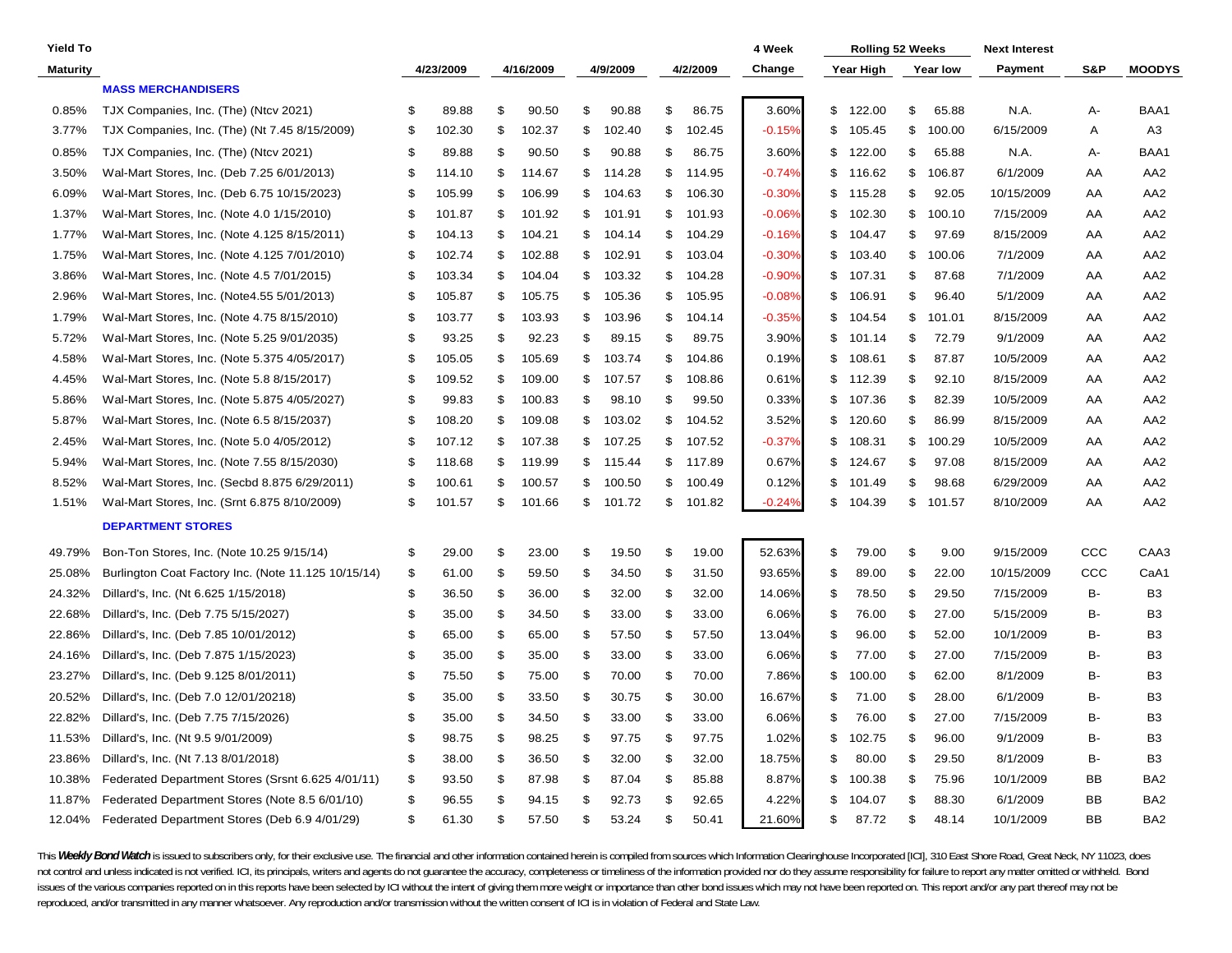| <b>Yield To</b> |                                                    |     |           |              |               |          |              | 4 Week   | <b>Rolling 52 Weeks</b> |             | <b>Next Interest</b> |           |                  |
|-----------------|----------------------------------------------------|-----|-----------|--------------|---------------|----------|--------------|----------|-------------------------|-------------|----------------------|-----------|------------------|
| <b>Maturity</b> |                                                    |     | 4/23/2009 | 4/16/2009    |               | 4/9/2009 | 4/2/2009     | Change   | Year High               | Year low    | <b>Payment</b>       | S&P       | <b>MOODYS</b>    |
|                 | <b>DEPARTMENT STORES</b>                           |     |           |              |               |          |              |          |                         |             |                      |           |                  |
| 10.67%          | Macys Retail Holding (Note 7.875 7/15/15)          | S   | 87.35     | \$<br>85.00  | \$            | 79.34    | \$<br>74.27  | 17.62%   | \$<br>102.02            | \$<br>65.66 | 7/15/2009            | ВB        | BA <sub>2</sub>  |
| 10.40%          | Macys Retail Holding (Note 5.875 1/15/13)          | \$  | 86.21     | \$<br>81.89  | \$            | 78.45    | \$<br>76.81  | 12.23%   | \$<br>96.01             | \$<br>63.26 | 7/15/2009            | BB        | BA <sub>2</sub>  |
| 10.67%          | Macys Retail Holding (Deb 7.45 7/15/17)            | \$  | 87.35     | \$<br>85.00  | \$            | 79.34    | \$<br>74.27  | 17.62%   | \$<br>102.02            | \$<br>65.66 | 7/15/2009            | BB        | BA <sub>2</sub>  |
| 13.09%          | Macys Retail Holding (Deb 7.0 8/15/28)             | \$  | 71.93     | \$<br>71.30  | \$            | 63.96    | \$<br>63.14  | 13.93%   | \$<br>97.85             | \$<br>56.24 | 8/15/2009            | BB        | BA <sub>2</sub>  |
| 13.07%          | Macys Retail Holding (Deb 6.79 7/15/27)            | \$  | 56.58     | \$<br>57.10  | \$            | 51.94    | \$<br>51.10  | 10.72%   | \$<br>83.98             | \$<br>50.17 | 7/15/2009            | ΒB        | BA <sub>2</sub>  |
| 10.90%          | J.C. Penney Company, Inc. (Deb 7.125 11/15/23)     | \$  | 72.58     | \$<br>69.25  | \$            | 66.18    | \$<br>69.53  | 4.39%    | \$<br>103.12            | \$<br>66.02 | 5/15/2009            | ΒB        | BA1              |
| 11.52%          | C. Penney Company, Inc. (Deb 6.9 8/15/26)<br>J.    | \$  | 65.49     | \$<br>64.89  | Ŝ.            | 63.83    | \$<br>64.76  | 1.12%    | \$<br>95.02             | \$<br>63.43 | 8/15/2009            | Not Rated | BA <sub>1</sub>  |
| 10.62%          | J.C. Penney Company, Inc. (Deb 7.65 8/15/16)       | \$  | 85.00     | \$<br>83.47  | \$            | 79.91    | \$<br>79.90  | 6.38%    | \$<br>104.18            | \$<br>77.36 | 8/15/2009            | BВ        | BA1              |
| 10.62%          | J.C. Penney Company, Inc. (Deb 7.95 4/01/17)       | \$  | 85.75     | \$<br>85.22  | \$            | 81.30    | \$<br>82.00  | 4.57%    | \$<br>106.38            | \$<br>75.15 | 10/1/2009            | ВB        | BA1              |
| 10.91%          | J.C. Penney Company, Inc. (Note 7.4 4/01/37)       | \$  | 69.28     | \$<br>64.60  | Ŝ.            | 61.93    | \$<br>63.45  | 9.18%    | \$<br>92.01             | \$<br>61.93 | 10/1/2009            | BB        | BA <sub>1</sub>  |
| 9.41%           | J.C. Penney Company, Inc. (Note 9.0 8/01/12)       | \$  | 98.77     | \$<br>96.34  | \$            | 96.06    | \$<br>95.19  | 3.76%    | \$<br>108.83            | \$<br>88.34 | 8/1/2009             | ВB        | BA1              |
| 5.44%           | Kohl's Corporation (Note 7.375 10/15/11)           | \$  | 104.35    | \$<br>103.97 | \$            | 103.21   | \$<br>103.39 | 0.93%    | \$<br>106.21            | \$<br>95.35 | 10/15/2009           | BBB+      | BAA1             |
| 5.36%           | Kohl's Corporation (Srnt 6.3 3/01/11)              | \$  | 101.59    | \$<br>101.21 | \$            | 100.67   | \$<br>100.79 | 0.79%    | \$<br>103.33            | \$<br>94.82 | 9/1/2009             | BBB+      | BAA1             |
| 5.44%           | Kohl's Corporation (Note 7.25 6/01/29)             | \$  | 104.35    | \$<br>103.97 | \$            | 103.21   | \$<br>103.39 | 0.93%    | \$<br>106.21            | \$<br>95.35 | 6/1/2009             | BBB+      | BAA1             |
| 32.20%          | Neiman Marcus Group (The) (Note 10.375 10/15/2015) | -\$ | 41.50     | \$<br>42.50  | \$            | 41.00    | \$<br>33.50  | 23.88%   | \$<br>105.50            | \$<br>31.25 | 10/15/2009           | CCC+      | CAA3             |
| 16.63%          | Neiman Marcus Group (The) (Srdeb 7.125 6/01/2028)  | \$  | 45.00     | \$<br>45.00  | -\$           | 45.00    | \$<br>40.00  | 12.50%   | \$<br>89.50             | \$<br>39.00 | 6/1/2009             | BB-       | B <sub>3</sub>   |
| 29.95%          | Neiman Marcus Group (The) (Note 9.0 10/15/2015)    | \$  | 41.00     | \$<br>40.75  | Ŝ.            | 40.00    | \$<br>32.13  | 27.63%   | \$<br>104.50            | \$<br>29.00 | 10/15/2009           | в-        | CAA <sub>2</sub> |
| 11.29%          | Nordstrom, Inc. (Srdeb 6.95 9/15/28)               | \$  | 66.21     | \$<br>65.42  | <sup>\$</sup> | 65.14    | \$<br>65.85  | 0.55%    | \$<br>98.61             | \$<br>57.95 | 9/15/2009            | BBB+      | BAA2             |
| 16.27%          | Saks Incorporated (Note 9.875 10/01/11)            | \$  | 87.00     | \$<br>81.50  | Ŝ.            | 74.00    | \$<br>75.00  | 16.00%   | \$<br>104.50            | \$<br>63.00 | 10/1/2009            | в-        | CAA1             |
| 6.95%           | Saks Inc (Convertible Note 2.0 9/15/2024)          | \$  | 54.00     | \$<br>46.13  | -\$           | 40.00    | \$<br>39.25  | 37.58%   | \$<br>132.37            | \$<br>33.13 | 9/15/2009            | в-        | CAA1             |
| 24.48%          | Sears Roebuck Acceptance (Note 7.0 2/01/2011)      | \$  | 75.93     | \$<br>75.74  | -\$           | 75.49    | \$<br>75.32  | 0.82%    | \$<br>99.53             | \$<br>62.83 | 8/1/2009             | BB-       | BA3              |
| 29.96%          | Sears Roebuck Acceptance (Deb 6.75 1/15/2028)      | \$  | 22.86     | \$<br>22.93  | -\$           | 22.88    | N.A.         | N.A.     | N.A.                    | N.A.        | 7/15/2009            | BB-       | BA3              |
| 28.65%          | Sears Roebuck Acceptance (Deb 6.875 10/15/2017)    | \$  | 31.80     | \$<br>31.90  | Ŝ.            | 31.75    | \$<br>31.92  | $-0.39%$ | \$<br>82.16             | \$<br>25.60 | 10/15/2009           | BB-       | BA3              |
| 22.74%          | Sears Roebuck Acceptance (Deb 7.5 10/15/2027)      | \$  | 34.17     | \$<br>34.31  | \$            | 34.29    | \$<br>34.55  | $-1.08%$ | \$<br>82.23             | \$<br>30.54 | 10/15/2009           | BB-       | BA3              |
| 9.57%           | Sears Roebuck Acceptance (Note 6.25 5/01/2009)     | \$  | 99.92     | \$<br>99.73  | \$            | 99.57    | \$<br>99.36  | 0.56%    | \$<br>99.92             | \$<br>90.51 | 5/1/2009             | BB-       | BA3              |
| 26.49%          | Sears Roebuck Acceptance (Note 6.7 10/15/2012)     | \$  | 60.85     | \$<br>60.78  | \$            | 60.53    | \$<br>60.40  | 0.76%    | \$<br>97.98             | \$<br>52.83 | 10/15/2009           | BB-       | BA3              |
| 22.79%          | Sears Roebuck Acceptance (Note 6.75 8/15/2011)     | \$  | 72.27     | \$<br>72.18  | -\$           | 71.93    | \$<br>71.82  | 0.63%    | \$<br>98.03             | \$<br>61.46 | 8/15/2009            | BB-       | BA3              |
| 16.02%          | Sears Roebuck Acceptance (Note 7.0 6/01/2032)      | \$  | 45.19     | \$<br>40.02  | Ŝ.            | 39.90    | \$<br>40.32  | 12.07%   | \$<br>75.04             | \$<br>34.54 | 6/1/2009             | BB-       | BA3              |
| N.A.            | Sears Roebuck Acceptance (Note 7 7/15/42)          | \$  | 6.19      | \$<br>6.19   | -\$           | 6.13     | \$<br>6.16   | 0.51%    | \$<br>12.59             | \$<br>6.13  | 7/15/2009            | ВB        | BA3              |
| N.A.            | Sears Roebuck Acceptance (Note 7.4 8/1/43)         | \$  | 6.16      | \$<br>6.16   | \$            | 6.56     | \$<br>6.56   | $-6.19%$ | \$<br>13.25             | \$<br>6.13  | 8/1/2009             | BB-       | BA3              |
| 23.14%          | Sears Roebuck Acceptance (Note 6.5 12/01/2028)     | \$  | 28.99     | \$<br>29.11  | \$            | 29.03    | \$<br>29.27  | $-0.96%$ | \$<br>73.24             | \$<br>25.99 | 6/1/2009             | BB-       | BA3              |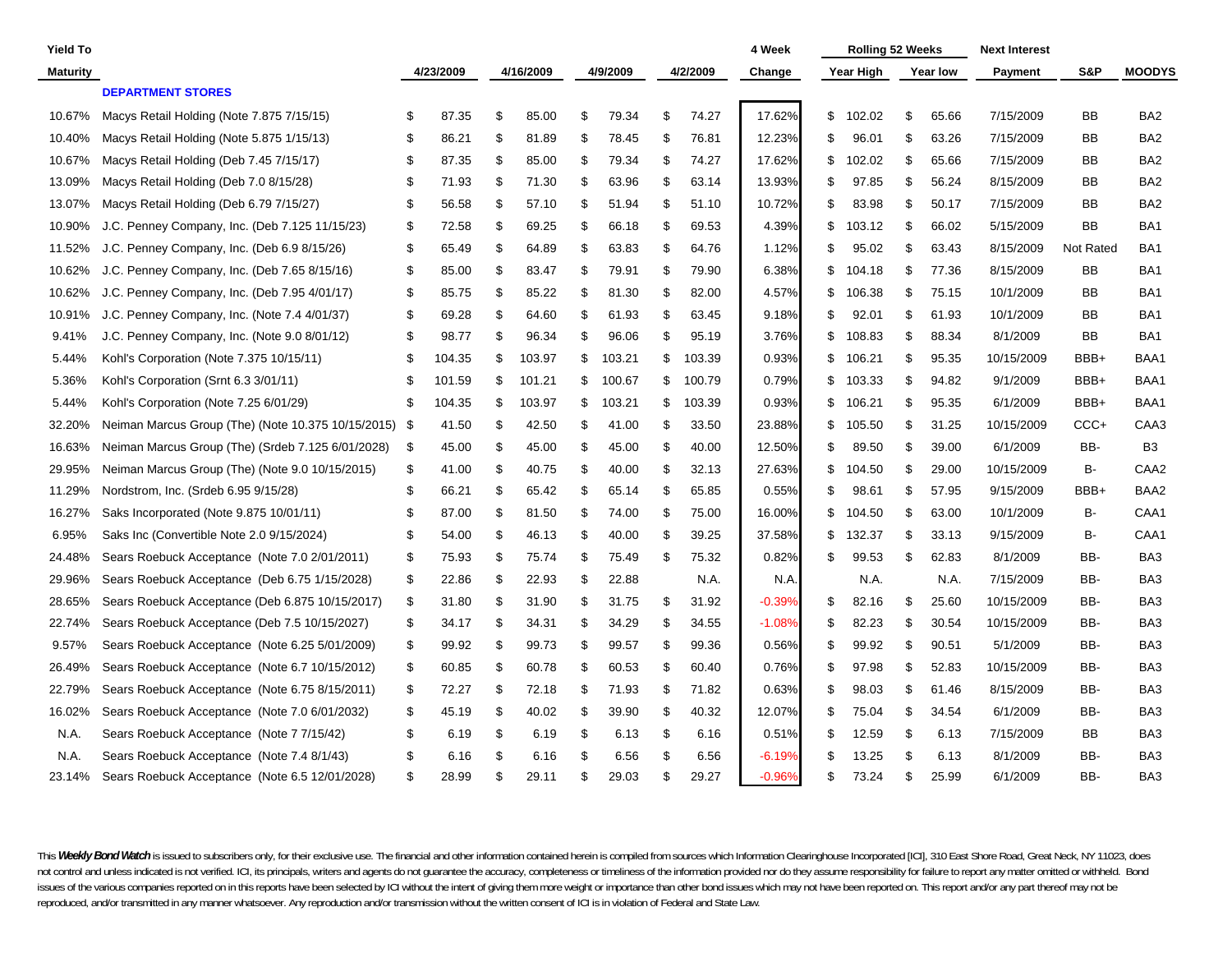| <b>Yield To</b> |                                                      |    |           |              |    |          |     |          | 4 Week   | <b>Rolling 52 Weeks</b> |              | <b>Next Interest</b> |            |                  |
|-----------------|------------------------------------------------------|----|-----------|--------------|----|----------|-----|----------|----------|-------------------------|--------------|----------------------|------------|------------------|
| <b>Maturity</b> |                                                      |    | 4/23/2009 | 4/16/2009    |    | 4/9/2009 |     | 4/2/2009 | Change   | Year High               | Year low     | <b>Payment</b>       | S&P        | <b>MOODYS</b>    |
|                 | <b>CONSUMER ELECTRONICS</b>                          |    |           |              |    |          |     |          |          |                         |              |                      |            |                  |
| 7.25%           | IKON Office Solutions, Inc. (Deb 7.3 11/01/2027)     | \$ | 100.00    | \$<br>100.25 | \$ | 97.50    | \$  | 97.13    | 2.96%    | \$<br>109.75            | \$<br>73.49  | 5/1/2009             | A+         | N/R              |
| 7.11%           | Ikon Office Solutions Inc (Deb 6.75 12/01/2025)      | \$ | 96.00     | \$<br>96.25  | \$ | 95.50    | \$  | 95.13    | 0.92%    | \$<br>109.00            | \$<br>73.48  | 6/1/2009             | A+         | N/R              |
| 9.27%           | RadioShack Corporation (Srsnt 7.375 5/15/11)         | \$ | 96.00     | \$<br>96.00  | \$ | 95.25    | \$  | 95.25    | 0.79%    | \$<br>104.50            | \$<br>85.00  | 5/15/2009            | BB         | BA <sub>1</sub>  |
|                 | <b>HOME CENTERS</b>                                  |    |           |              |    |          |     |          |          |                         |              |                      |            |                  |
| 36.78%          | Beazer Homes USA Inc. (Note 8.125% due 6/15/16)      | \$ | 28.50     | \$<br>28.00  | \$ | 22.50    | \$  | 21.50    | 32.56%   | \$<br>81.50             | \$<br>20.00  | 6/15/2009            | CCC        | CAA <sub>2</sub> |
| 50.03%          | Builders FirstSource. (Floating Rate Notes due 2012) | \$ | 28.00     | \$<br>29.75  | \$ | 16.00    | \$  | 14.00    | 100.00%  | \$<br>74.50             | \$<br>13.00  | 9/15/2009            | CCC+       | CAA2             |
| 8.37%           | Home Depot, Inc. (The) (Note 5.875 18/16/2036)       | \$ | 73.02     | \$<br>72.11  | \$ | 70.51    | \$  | 70.74    | 3.22%    | \$<br>85.52             | \$<br>58.06  | 6/16/2009            | BBB+       | BAA1             |
| 9.30%           | Interline Brands, Inc. (Note 8.125% 6/15/14)         | \$ | 94.75     | \$<br>94.63  | \$ | 89.50    | \$  | 89.50    | 5.87%    | \$<br>99.00             | \$<br>74.00  | 6/15/2009            | B+         | B <sub>3</sub>   |
| 7.11%           | Lowe's Companies, Inc. (Deb 6.875 8/15/2028)         | \$ | 97.30     | \$<br>98.21  | \$ | 96.69    | \$  | 98.51    | $-1.23%$ | \$<br>105.87            | \$<br>82.02  | 8/15/2009            | A+         | A1               |
| 2.92%           | Lowe's Companies, Inc. (Srnt 8.25 6/01/2010)         | \$ | 105.72    | \$<br>105.26 | \$ | 105.31   | \$  | 105.45   | 0.26%    | \$<br>109.26            | \$<br>101.54 | 6/1/2009             | A+         | A1               |
| 4.95%           | Lowe's Companies, Inc. (Note 5.4 10/15/2016)         | \$ | 102.61    | \$<br>103.29 | \$ | 101.93   | \$  | 100.04   | 2.57%    | \$<br>103.70            | \$<br>81.90  | 10/15/2009           | A+         | A1               |
| 4.29%           | Lowe's Companies, Inc. (Note 5.0 10/15/2015)         | \$ | 103.79    | \$<br>102.51 | \$ | 101.21   | \$  | 101.21   | 2.54%    | \$<br>103.79            | \$<br>84.57  | 10/15/2009           | A+         | A1               |
| 6.77%           | Lowe's Companies, Inc. (Note 5.5 10/15/2035)         | \$ | 84.14     | \$<br>85.11  | \$ | 83.49    | \$  | 87.66    | $-4.02%$ | \$<br>88.58             | \$<br>62.88  | 10/15/2009           | A+         | A1               |
| 3.70%           | Lowe's Companies, Inc. (Note 5.6 9/15/2012)          | \$ | 105.90    | \$<br>105.07 | \$ | 104.70   | \$  | 105.12   | 0.74%    | \$<br>105.90            | \$<br>96.56  | 9/15/2009            | A+         | A1               |
| 6.87%           | Lowe's Companies, Inc. (Note 5.8 10/15/2036)         | \$ | 86.53     | \$<br>87.52  | \$ | 85.87    | \$  | 87.85    | $-1.50%$ | \$<br>92.87             | \$<br>71.58  | 9/15/2009            | A+         | A <sub>1</sub>   |
| 5.40%           | Lowe's Companies, Inc. (Note 6.1 9/15/2017)          | \$ | 104.48    | \$<br>105.18 | \$ | 103.55   | \$  | 103.83   | 0.63%    | \$<br>105.67            | \$<br>86.54  | 9/15/2009            | A+         | A1               |
| 6.47%           | Lowe's Companies, Inc. (Note 6.65 9/15/2037)         | \$ | 101.92    | \$<br>100.12 | \$ | 97.02    | \$  | 99.24    | 2.71%    | \$<br>104.20            | \$<br>73.48  | 9/15/2009            | A+         | A1               |
| 6.87%           | Lowe's Companies, Inc. (Deb 6.5 9/15/2029)           | \$ | 95.71     | \$<br>96.65  | \$ | 95.08    | \$  | 96.96    | $-1.29%$ | \$<br>100.79            | \$<br>74.36  | 9/15/2009            | A+         | A1               |
| 11.99%          | Wesco International, Inc. (Note 7.5% 10/15/17)       | \$ | 76.00     | \$<br>77.00  | S  | 74.00    | \$  | 71.00    | 7.04%    | \$<br>93.00             | \$<br>64.00  | 10/15/2009           | B          | B <sub>1</sub>   |
| 3.39%           | Wesco International, Inc. (Dbcv 1.75% 11/15/26)      | \$ | 77.88     | \$<br>75.38  | \$ | 72.50    | \$  | 71.75    | 8.54%    | \$<br>87.25             | \$<br>50.75  | 5/15/2009            | в          | B <sub>1</sub>   |
| 3.13%           | Wesco International, Inc. (Dbcv 2.625% 10/15/25)     | \$ | 93.00     | \$<br>92.63  | \$ | 90.75    | \$  | 88.75    | 4.79%    | \$<br>125.38            | \$<br>63.88  | 10/15/2009           | B          | B <sub>1</sub>   |
| 3.39%           | Wesco International, Inc. (Ntcv 1.75% 11/15/26)      | \$ | 77.88     | \$<br>75.38  | \$ | 72.50    | \$  | 71.75    | 8.54%    | \$<br>87.25             | \$<br>50.75  | 5/15/2009            | B          | <b>B1</b>        |
|                 | <b>AUTO PARTS</b>                                    |    |           |              |    |          |     |          |          |                         |              |                      |            |                  |
| 4.97%           | AutoZone, Inc. (Note 4.75 11/15/10)                  | \$ | 99.62     | \$<br>99.64  | \$ | 99.53    | \$  | 99.60    | 0.02%    | \$<br>100.82            | \$<br>91.41  | 5/15/2009            | <b>BBB</b> | BAA2             |
| 6.04%           | AutoZone, Inc. (Srnt 5.875 10/15/12)                 | \$ | 99.38     | \$<br>99.49  | \$ | 98.61    | \$  | 98.99    | 0.39%    | \$<br>102.97            | \$<br>86.26  | 10/15/2009           | <b>BBB</b> | BAA2             |
| 6.20%           | AutoZone, Inc. (Note 4.375 6/01/23)                  | \$ | 93.35     | \$<br>93.74  | \$ | 92.82    | \$  | 92.82    | 0.58%    | \$<br>95.28             | \$<br>77.44  | 6/1/2009             | BBB        | BAA2             |
| 7.14%           | AutoZone, Inc. (Note 5.5 11/15/15)                   | -S | 91.36     | \$<br>91.94  | \$ | 88.86    | \$  | 90.98    | 0.41%    | \$<br>96.43             | \$<br>75.77  | 5/15/2009            | BBB        | BAA2             |
| 6.46%           | AutoZone, Inc. (Note 6.5 1/15/14)                    | S  | 100.03    | \$<br>100.51 | \$ | 99.46    | \$  | 100.03   | $0.00\%$ | \$<br>103.22            | \$<br>85.38  | 7/15/2009            | <b>BBB</b> | BAA2             |
| 7.31%           | AutoZone, Inc. (Note 6.95 6/15/16)                   | S  | 97.86     | \$<br>98.49  | \$ | 96.97    | \$  | 97.67    | 0.20%    | \$<br>105.80            | \$<br>81.20  | 6/15/2009            | <b>BBB</b> | BAA2             |
| 4.97%           | AutoZone, Inc. (Note 4.75 11/15/10)                  | \$ | 99.62     | \$<br>99.64  | S  | 99.53    | \$. | 99.60    | 0.02%    | \$<br>100.82            | \$<br>91.41  | 5/15/2009            | <b>BBB</b> | BAA2             |
| 16.22%          | Pep Boys Manny Moe & Jack (Note 7.5 18/15/2014)      | \$ | 68.00     | \$<br>62.75  | \$ | 62.75    | \$  | 55.50    | 22.52%   | \$<br>87.50             | \$<br>36.00  | 6/15/2009            | в-         | CAA1             |